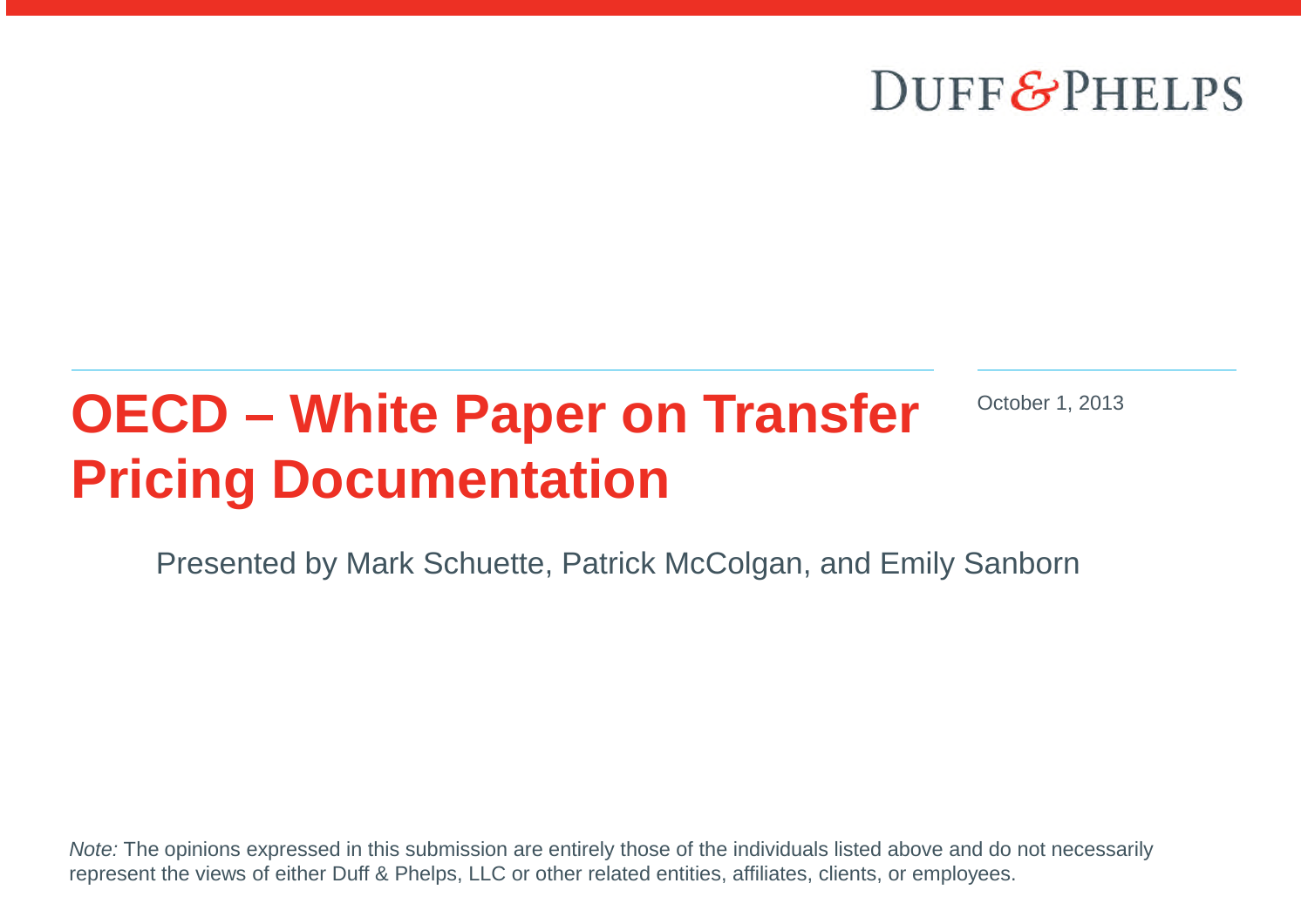#### Initial Thoughts on White Paper Proposals

We believe that the concerns listed in the White Paper regarding the current TP documentation requirement are accurate. We would like to place specific emphasis on the following issues with the current TP documentation requirements:

- Documentation requirements / standards are not always clear (i.e., what will be accepted by local taxing authorities)
- Documentation does not always yield a complete understanding of the business
- Significant divergences exist in the nature, detail, and timing of local country transfer pricing documentation requirements.
- Steady expansion in the quantity of information required by local country documentation rules are becoming too detailed and costly to prepare.

We believe that international efforts to more closely align local country documentation requirements to a global standard (e.g., OECD Guidelines) would be helpful in allowing MNEs to minimize the amount of time spent compiling slightly different documentation for each country in which it operates. Our goal should be towards having one global report that clearly lays out the operations and intercompany transactions of the MNE and that covers all countries under which that MNE operates. Furthermore, the global report could then be translated into the local language upon commencement of an audit (but not before such time).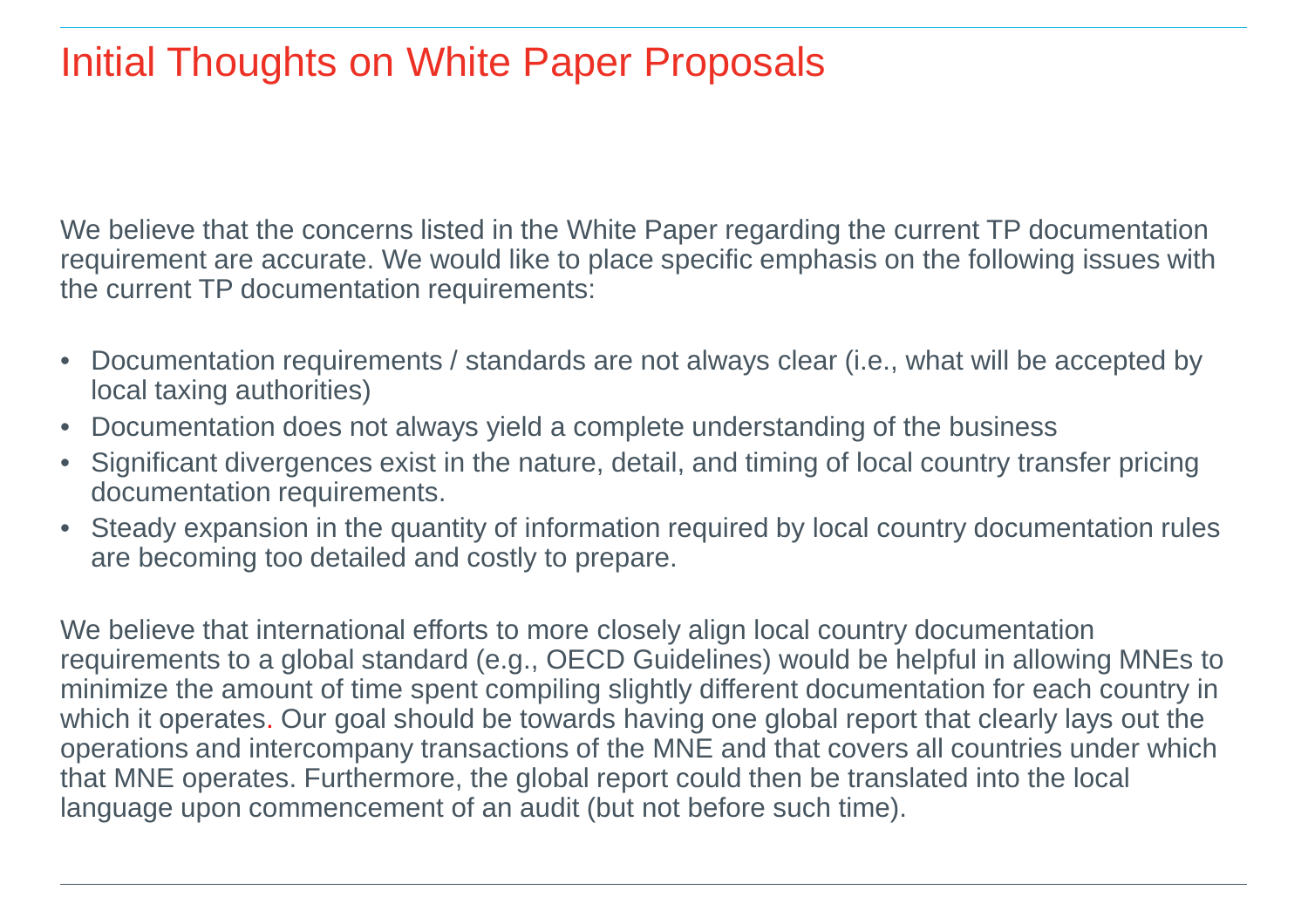### Thoughts on Two-Tiered Approach Outlined in Whitepaper

We applaud the efforts of the OECD in initiating this global discussion and taking the first step towards simplifying TP documentation. However, we believe that the two-tiered approach proposed by the OECD is subject to the following issues:

- The two-tiered approach (i.e., global Master File prepared at HQ level and then supplemental local country files) is already being followed by many MNEs in practice.
- Amount of information required is the same as, and in some cases more than, that currently requested and prepared under most TP regimes. This means that it will not be an effective tool for cutting down on compliance and administrative costs for taxpayers / taxing authorities and may in fact even increase the administrative burden on taxpayers / taxing authorities.
- Heavy litany of information required may cause the same problem we see currently, in which audit teams are overwhelmed by the information and are not able to fully digest / understand what is being said in the report, leading to long audits and duplicative and unnecessary information gathering.
- In order for this approach to work, local tax authorities would have to endorse the proposal and be clear on whether or not they will accept this approach. The EU member states attempted to implement a similar master file policy, which was never fully accepted.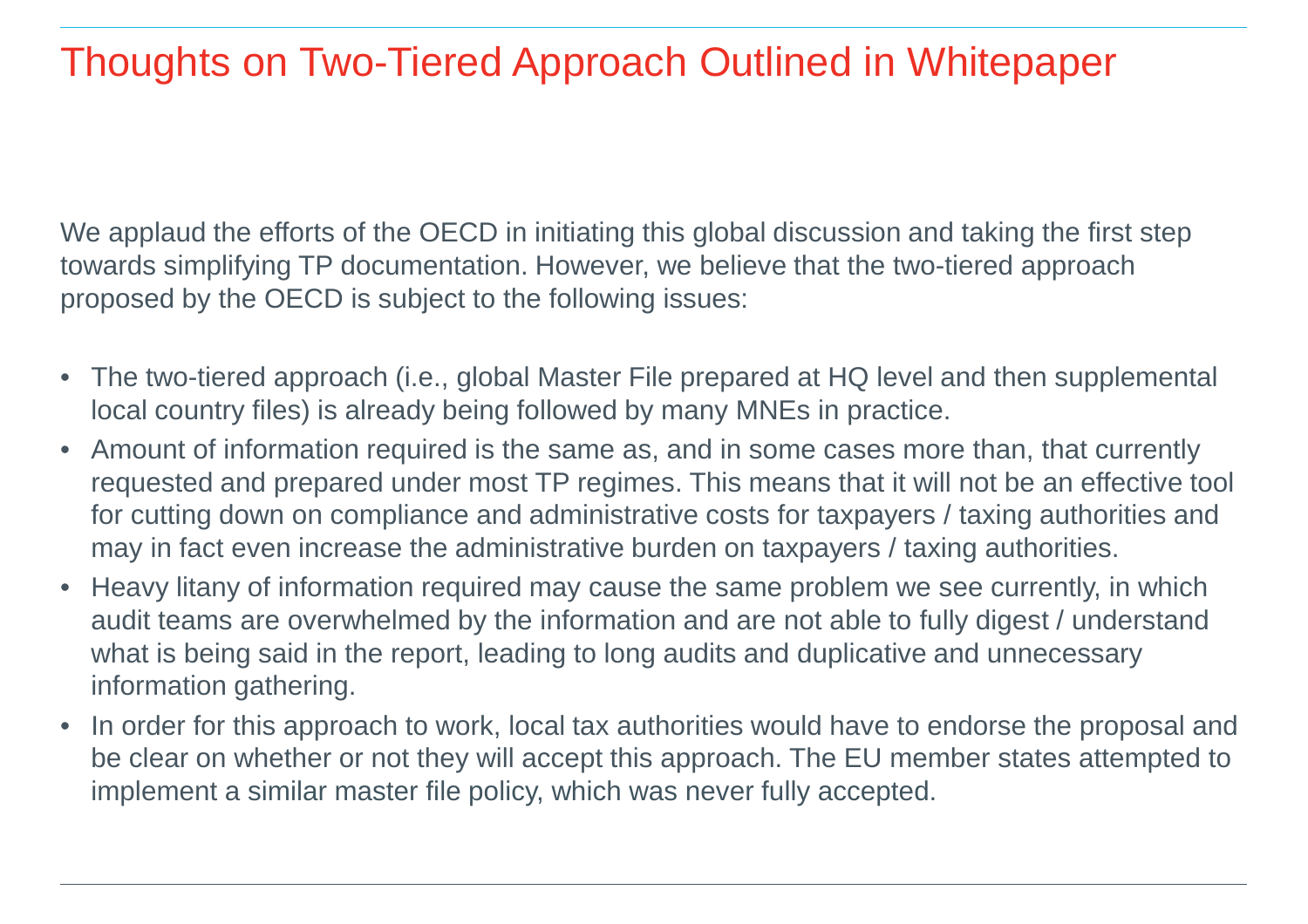### Proposed Alternative Approach to Two-Tier Documentation – Thresholds and Format

We present our suggestions for simplifying transfer pricing documentation requirements, while still allowing for a useful exercise for MNEs to consider the TP requirements in setting their intercompany pricing policies below:

#### • *Set materiality thresholds*.

– This could vary according to a local country's specific market. However, many local country TP regimes do not specify a materiality threshold, forcing MNEs to make this determination themselves due to cost / time constraints.

#### • *New Global TP Report Format - Global Transfer Pricing Policy & Testing Presentation*

– Companies should try to capture the global TP regime in one comprehensive, easy-to-read document. We are recommending that this presentation be prepared in PowerPoint format to encourage companies to take a global perspective and understand the 'big picture' in a focused manner. The global presentation would be developed in the language of the parent company and could then be translated into the local country language upon request under audit. In addition, this format will be useful for tax departments to share with their controllers/tax colleagues in other countries and may lead to better implementation and understanding of the policies throughout the MNE.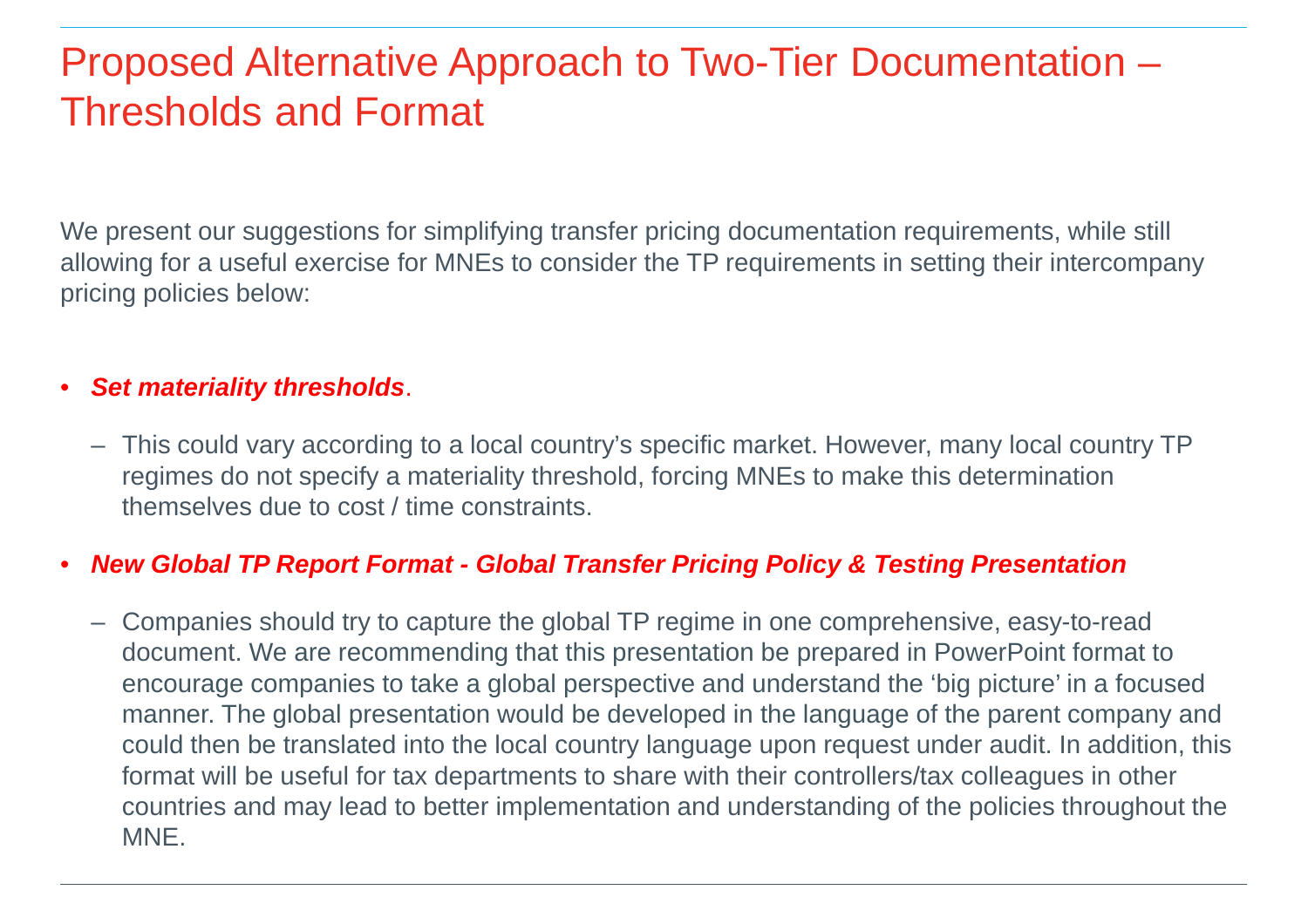### An Alternative Global Transfer Pricing Report Format: Global Transfer Pricing Policy & Testing Presentation

In order to cut down on the administrative burden to taxpayers and to provide more targeted information to the taxing authorities, we propose streamlining the contemporaneous documentation report into a *Global Transfer Pricing Policy & Testing Presentation* that contains the following information:

- *List of the Company's Intercompany Transactions:* To include the legal names and location of the parties to the transactions and the total transaction value of each transaction.
- *Global Transfer Pricing Policies:* Clear articulation of the transfer pricing policies for the transactions outlined above and how they are implemented. Where appropriate, this section will reference intercompany agreements that would be available upon request.
- *Company / Industry Analysis:* A list of reference material (e.g., websites, SEC filings, etc.) that would provide interested parties with general information about the Company and the Industry it operates in. Specific reference will be made to any company or industry information that might impact current year intercompany pricing and/or results. This will allow companies to draw attention to information that is of particular importance to their intercompany pricing and that may not be available publicly. The use of a list of reference material, rather than including the full text, for publicly available / general company and industry information will help taxing authorities understand and focus on the key factors affecting a company's intercompany pricing without getting sidetracked by extraneous information.
- *Functional Analysis:* This information should include a functional characterization of each entity party to a controlled transaction, as well as an overall supply chain diagram that clearly summarizes the global operations, intercompany transactions, IP owners, and routine service providers. In addition, a summary of the steps in performing the functional analysis should be listed.
- *Selection of Method:* This section should include the method selected and why, as well as the methods that were considered but that were ultimately not applied . There would be no need to include regulatory text describing each method available.
- *Economic Analysis and Testing:* Presentation of the economic analyses performed to test the arm's length nature of the controlled transaction(s).
- *Conclusion:* Summarize the conclusion (i.e., the arm's length nature of a controlled transaction) determined by the functional and economic analysis.

An example of the global presentation in PowerPoint format can be provided upon request.